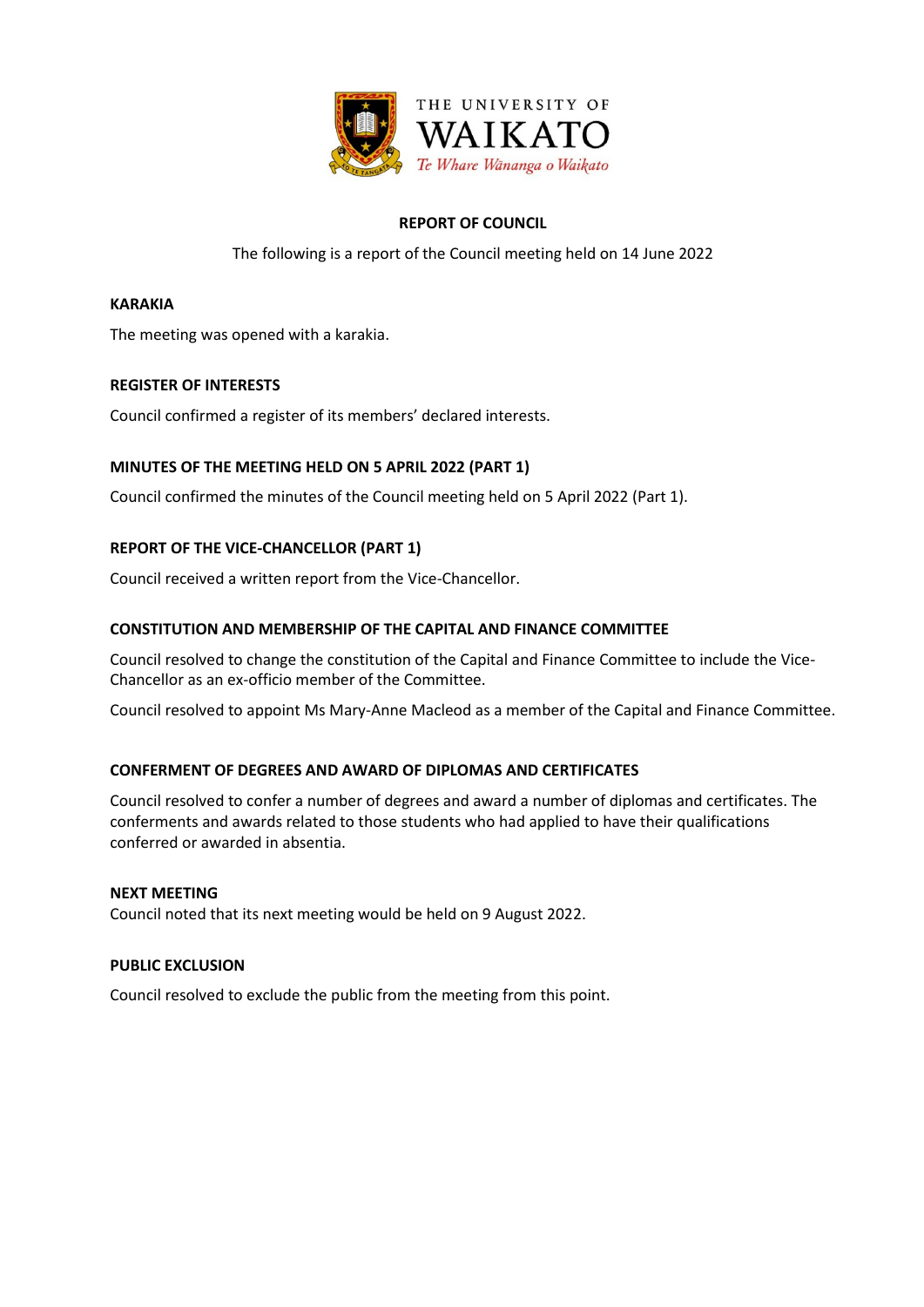*The following items were considered following the exclusion of the public from the meeting:*

# **COUNCIL MEETING – PART 2**

# **MINUTES OF THE COUNCIL MEETING HELD ON 5 APRIL 2022 (PART 2)**

Council confirmed the minutes of the Council meeting held on 5 April 2022 (Part 2).

### **COUNCIL WORK PLAN**

Council received an updated 2022 Work Plan.

# **REPORT OF THE VICE-CHANCELLOR (PART 2)**

Council received a written report from the Vice-Chancellor.

Council received a further oral report from the Vice-Chancellor with respect to University of Waikato international student enrolments, an Enrolment Review, and academic programme planning.

# **DRAFT CAPITAL AND FINANCE COMMITTEE MINUTES**

Council received the draft minutes of the Finance and Committee held on 31 May 2022.

# **DRAFT HEALTH & SAFETY, RISK AND ASSURANCE COMMITTEE MINUTES**

Council received the draft minutes of the Health & Safety, Risk and Assurance Committee held on 17 May 2022.

#### **PROPOSED CHANGES TO THE EDUCATION AND TRAINING ACT**

Council received a discussion paper on proposed changes to the Education and Training Act that had been signalled by the Ministry of Education.

Council endorsed the content and tome of the draft University of Waikato responses to the consultation questions.

#### **LEARNER SUCCESS PLAN**

*[Secretary's note: Immediately prior to the meeting, Council members met with representatives from the Tertiary Education Commission; Council noted the Tertiary Education Commission's views and expectations with respect to learner success.]*

Council considered the draft University of Waikato Learner Success Plan that had been prepared to meet the Tertiary Education Commission's requirements.

Council resolved to endorse the University of Waikato Learner Success Plan for submission to the Tertiary Education Commission.

#### **UNIVERSITY OF WAIKATO STRATEGY 2022-2024 - METRICS**

Council received a baseline report against the agreed metrics for the University of Waikato 2022-2024 Strategy.

#### **STUDY ABROAD FEES**

Council resolved to approve a 5% increase to the University's study abroad tuition fee for 2023.